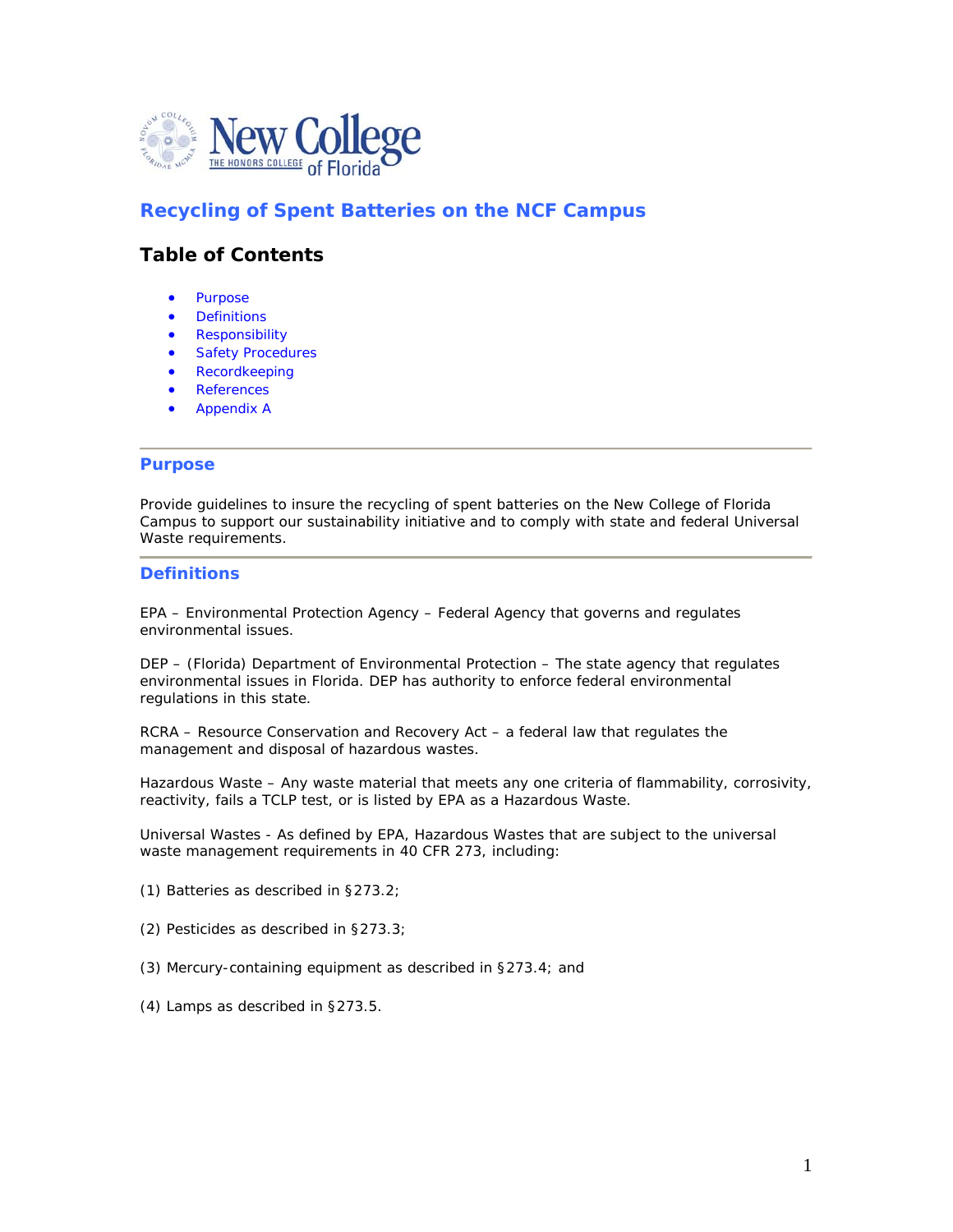#### **Responsibility**

This section sets forth the various responsibilities of individuals involved in the process of implementing and maintaining this program.

- 1. The President of The NCF has the ultimate responsibility for ensuring that safety and environmental management programs are implemented and adhered to on campus. The individuals listed below are to act as the President's representatives and handle the day to day issues associated with this program.
- 2. The Provost, Vice President for Finance and Administration, and Department Heads are responsible for ensuring that faculty and staff are provided with resources and support necessary to provide a safe working and teaching environment, and comply with the intent of this program, within the fiscal resources of the College.
- 3. The Director of Environmental Health and Safety will develop policy and procedure; provide technical support, consultation, information regarding training, and periodic safety and environmental compliance audits.
- 4. The Faculty and Staff of the College are responsible for oversight of safety and health issues within their areas of responsibility related to the instruction of students.
	- a. Faculty are responsible for ensuring that students attend training and work safely to insure students understand the proper management of spent batteries;
	- b. Explain proper and safe procedures for management and disposal;
- 5. Each student, faculty and staff member is expected to attend training and follow procedures and practices outlined in this training guide.

#### **Environmental Procedures**

Providing a safe work and learning environment is a fundamental goal of New College, as well as providing an environmentally friendly, safe, and sustainable campus. The use of batteries in electronic equipment is essential to the operation, function and portability of such equipment and technology. However, the proper management and disposal of batteries is essential to prevent pollution to the environment and to comply with regulations.

The following guideline represents a summary of the requirements that must be followed to maintain compliance with New College environmental regulations.

#### **Recycling of Batteries**

- 1. All rechargeable batteries **must** be recycled. This includes but is not limited to nickel cadmium (Ni-Cd), Lead acid, nickel metal halide (NiMH), lithium, and lithium ion batteries.
- 2. All non-rechargeable batteries containing lithium, cadmium, mercury, silver, lead, or other heavy metals **must** be recycled.
- 3. Traditional alkaline or carbon/zinc batteries are not required to be recycled by regulations, but may be collected for recycling by our vendor. Recycling conserves resources and is support of the College's sustainability program.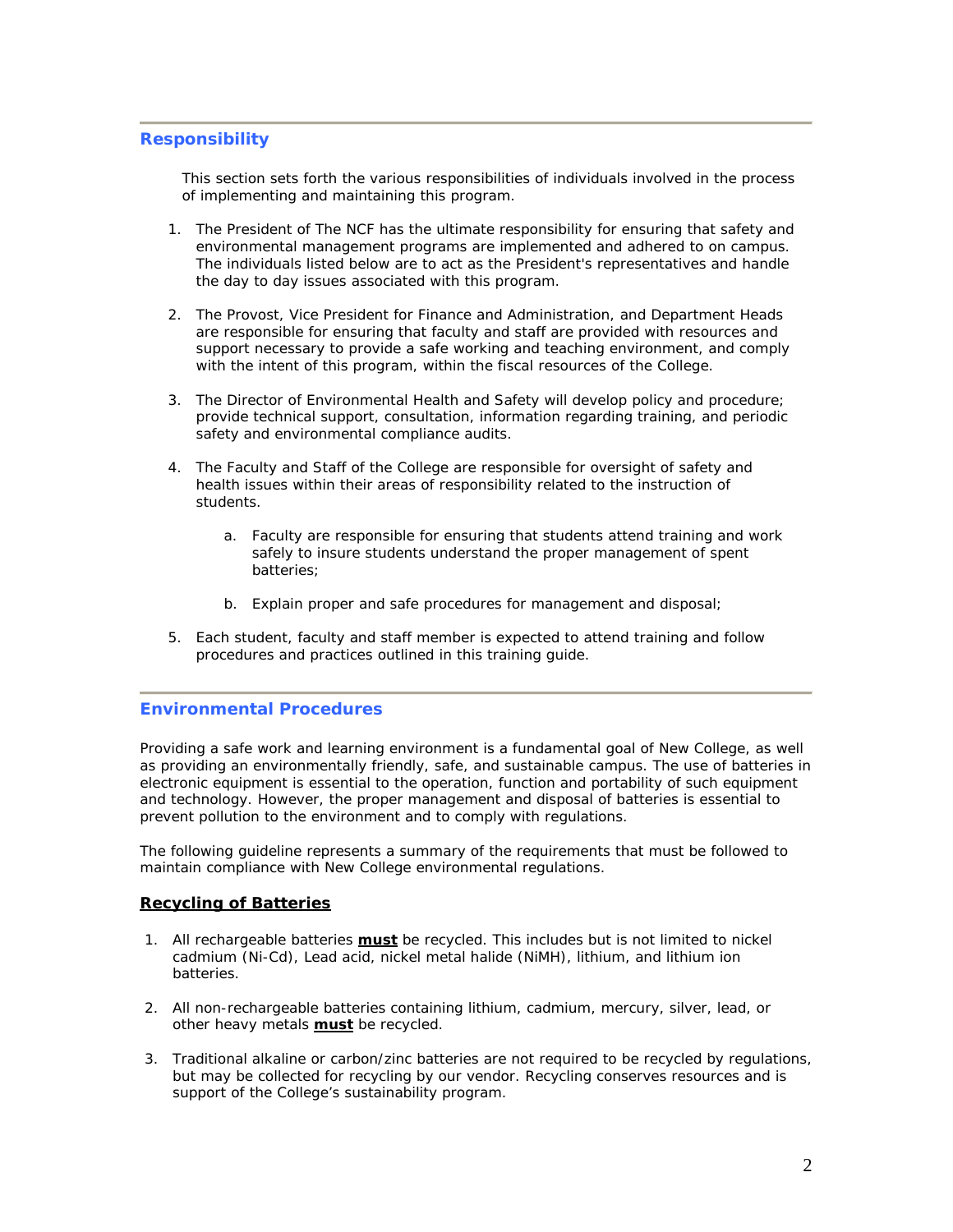#### **Management of Spent Batteries**

Departments that use portable equipment that generate spent/used batteries, on a regular and recurring basis, a collection area should be established to insure that batteries are collected and managed in accordance with state and federal regulations. Departments that generate spent/used batteries on an occasional basis may contact Environmental Health and Safety (EH&S) for collection information.

The improper management and disposal of Universal Waste Batteries is a violation of RCRA and may lead to hazardous waste citations and fines. Therefore, management and recycling of batteries in accordance with the Universal Waste rules is paramount.

#### **Lead Acid Batteries**

Lead Acid batteries are found in many products and equipment. Prior to the disposal of these products, the lead acid batteries must be removed from the equipment prior to disposal and managed for recycling.

The following products may contain lead batteries:

Automobiles Lawn Equipment Golf/Utility Carts Fire Alarm Panels Security Panels Emergency Lights Exit Lights Computer UPS Systems (Back-ups) Other – Bicycle lights, electric bicycles, misc. equipment.

Lead acid batteries (automotive and sealed gel cells) must be managed in an area that is out of the weather and contained to prevent spills to the environment. Batteries may not be stored on or above the soil with out secondary containment.

Each battery must be labeled "Spent Lead Battery for Recycling", or similar wording.

Each battery must be labeled with it's "Out of Service" date.

Batteries may not be stored on site longer than one year from the "Out of Service" date.

Leaking batteries must be contained and managed independently as Hazardous Waste (See Appendix A)

#### **Nickel Cadmium Batteries/Alkaline Batteries/Nickel Metal Halide**

Nickel Cadmium (Ni- Cd) and Nickel Metal Halide (NiMH) batteries are found in many types of products. Prior to the disposal of these products, the batteries must be removed from the equipment prior to disposal and managed for recycling.

The following products may contain Ni-Cd or NiMH batteries:

Two way Radios Portable Power Tools Portable Scientific Equipment Portable Electronics Cell Phones Laptop Computers Exit Lights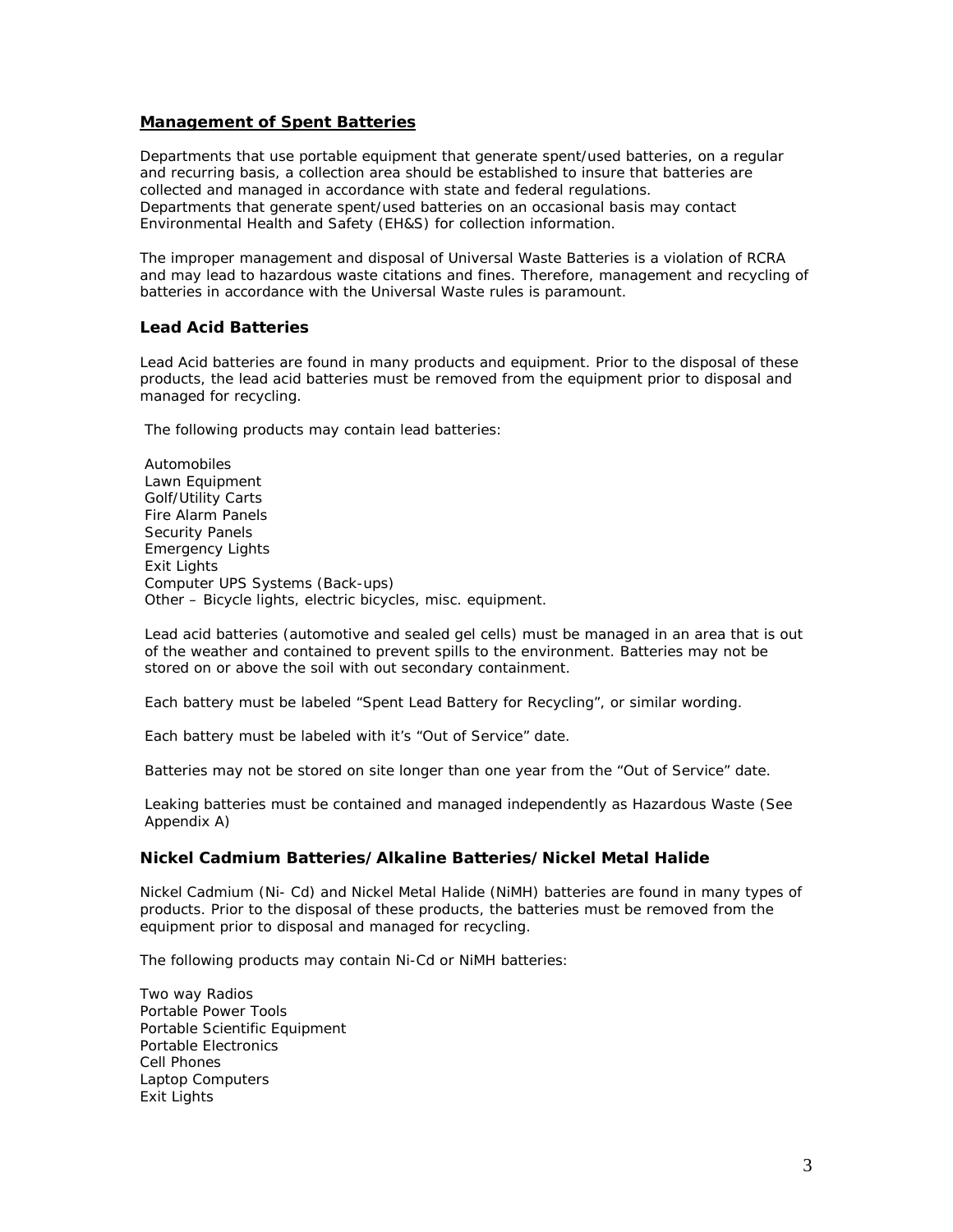When batteries are taken out of service, they must be placed in a sealed container and dated with an "Out of Service" Date.

In lieu of labeling each battery, the container may be labeled with the "Out of Service" date; however, all batteries in the container must be removed from site within one year of the "Out of Service" date.

Each container or battery must be labeled Spent Ni-Cd/NiMH batteries for recycling, or similar.

Batteries may not be stored on site longer than one year from the "Out of Service" date.

Leaking batteries must be contained and managed independently as Hazardous Waste (See Appendix A)

Alkaline batteries may be stored/mixed with the Ni/Cd for recycling.

#### **Lithium Batteries**

Lithium-metal batteries must be handled carefully to prevent short circuiting causing heat generation and fire. Battery terminals should be covered to prevent contact and short circuiting.

Lithium Batteries may be found in:

**Computers** Cameras Video Recorders Other Electronics

Lithium-ion batteries are not as dangerous as lithium-metal; however, caution should still be used.

All lithium containing batteries may be placed in the same container.

Each container or battery must be labeled Spent Lithium batteries for recycling, or similar.

Batteries may not be stored on site longer than one year from the "Out of Service" date.

#### **Button Batteries**

Button batteries may contain silver, mercury, lithium or other compounds.

Button batteries are found in many small electronics and computer boards.

These batteries should be placed in a closed container, labeled and dated as indicated above.

DO NOT mix different types of button batteries.

#### **Specialty Batteries and Contracts**

All rechargeable batteries must be recycled. Some equipment and instrument suppliers provide a battery recycling service as part on a contract or maintenance agreement with the equipment. Some specialty batteries may be discounted when the spent battery is recycled with the supplier. Maintenance of records and receipts of any individual department/contract battery recycling transactions is responsibility of that department.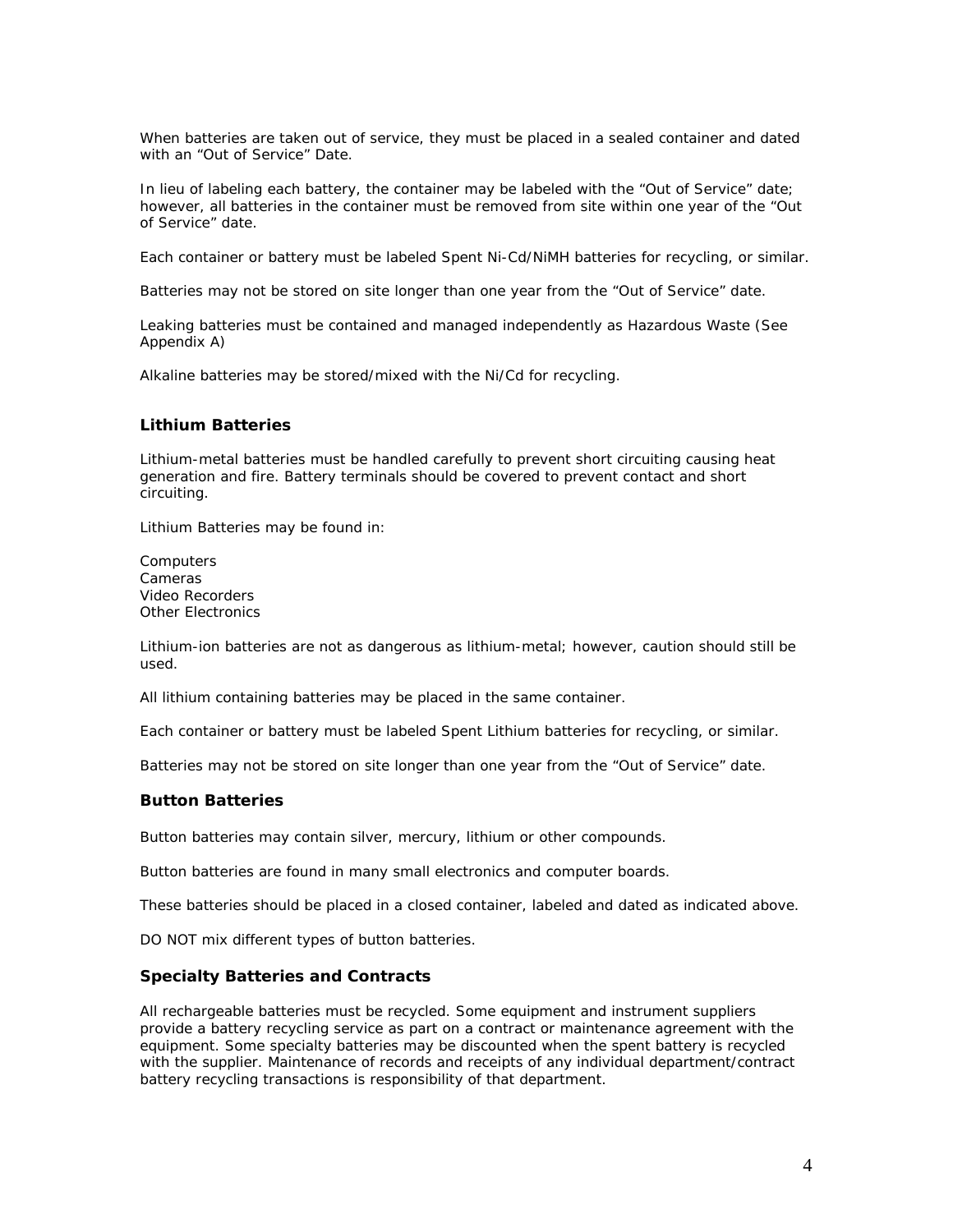#### **Recordkeeping**

Disposal and recycling receipts and manifests shall be maintained on file on the Office of Environmental Health and Safety.

Receipts of departmental/contract battery recycling should be forwarded to Environmental Health and Safety.

#### **References**

- 1. Governors Executive Order 2000-292
- 2. OSHA 29 CFR 1910
- 3. NCF Safety Policy Statement
- 4. NCF Environmental Policy Statement
- 5. NCF Safety Programs as listed on web: [http://www.ncf.edu/campus](http://www.ncf.edu/campus-directory/administrative-offices/human-resources/environmental-health--saftey/safety--environmental-compliance)[directory/administrative-offices/human-resources/environmental-health-](http://www.ncf.edu/campus-directory/administrative-offices/human-resources/environmental-health--saftey/safety--environmental-compliance) [saftey/safety--environmental-compliance](http://www.ncf.edu/campus-directory/administrative-offices/human-resources/environmental-health--saftey/safety--environmental-compliance)
- 6. F.S 403.721 Standards, requirements, and procedures for generators and transporters of hazardous waste and owners and operators of hazardous waste facilities
- 7. FAC 62-730 Hazardous Waste
- 8. American College and University, President's Climate Committee
- 9. [http://www.dep.state.fl.us/waste/quick\\_topics/publications/shw/batteries/pdf\\_files/40](http://www.dep.state.fl.us/waste/quick_topics/publications/shw/batteries/pdf_files/4037192.pdf) [37192.pdf](http://www.dep.state.fl.us/waste/quick_topics/publications/shw/batteries/pdf_files/4037192.pdf)
- 10. [http://edocket.access.gpo.gov/cfr\\_2003/julqtr/pdf/40cfr273.2.pdf](http://edocket.access.gpo.gov/cfr_2003/julqtr/pdf/40cfr273.2.pdf)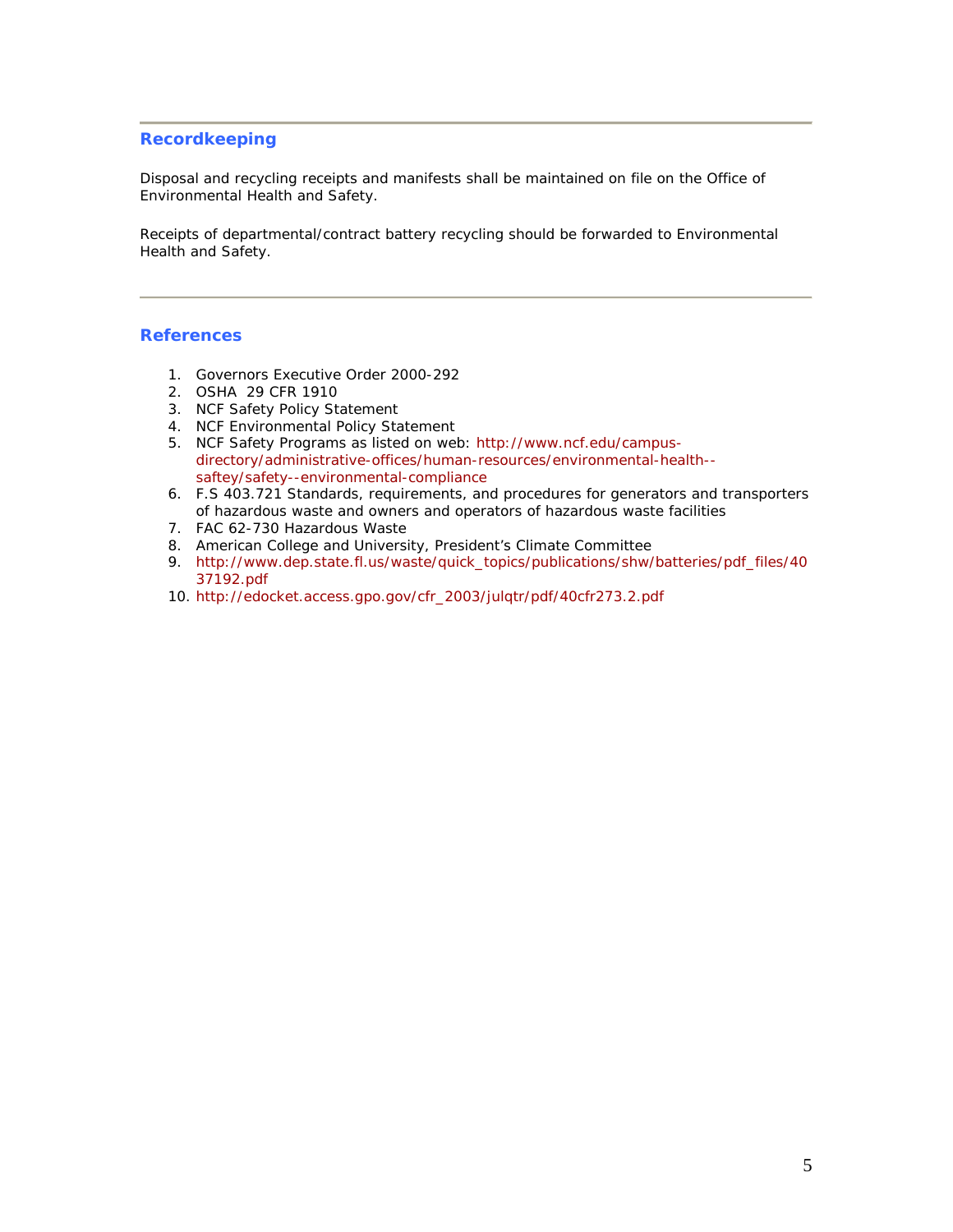# *NEW BATTERY PACKAGING GUIDELINES*

# *from AERC*

# **EFFECTIVE 10/01/03**

In the attached document you will find AERC's revised packaging guidelines to be used when shipping batteries to AERC. These guidelines have undergone review and revision by AERC in order address safety requirements for handling, storage and transportation of batteries. The guidelines also meet new USDOT packaging regulations that have been proposed for lithium batteries. The ruling, known as HM224C, was created as a direct response to safety concerns when packaging and transporting lithium batteries. These regulations have already been adopted for international shipments and are expected to be adopted in the near future in the US.

There have been numerous incidents in the industry involving lithium batteries, several of which include waste facility fires, employee injuries, truck fires, retail establishment fires and consumer injuries. All such incidents have involved improper packaging and/or unsafe handling of lithium batteries.

AERC's goal in providing these guidelines is threefold. First, AERC wishes to provide guidance to generators of batteries so that when the batteries are taken out of service, they are handled and packaged properly so that the generator may avoid incident at its site. Secondly, AERC needs to ensure that waste batteries are packaged properly, so that they arrive at AERC safely. Finally, AERC must ensure that its employees and facilities remain safe and without incident caused by improper packaging of batteries.

Therefore, please review the following guidelines closely and begin implementing these procedures for packaging and shipping immediately. AERC will expect all generators to adhere to these guidelines by October 01, 2003. When batteries are received at AERC, a quality control inspection will be performed on each container to ensure that proper packaging methods have been used. Those containers found to be improperly packaged will be assessed off-spec fees to recoup additional handling and repackaging costs assumed by AERC to achieve the necessary, safe, packaging standards.

Upon review, should you have any questions on the attached guidelines, please contact an AERC customer service representative at one of the numbers listed below. AERC appreciates the opportunity to serve your battery recycling needs, and to provide you with procedures and guidelines that will help to protect you, your employees and your company.

**AERC Recycling Solutions** 

**2591 Mitchell Avenue, Allentown, PA 18103** ♦ **800-554-2372** ♦ **Fax: 610-797-7696 116 Sylvia Road, Suite E, Ashland, VA 23005** ♦ **866-763-7287** ♦ **Fax: 804-798-9296 4317-J Fortune Place. West Melbourne, FL 32904** ♦ **800-808-4684** ♦ **Fax: 321-952-1060 30677 Huntwood Avenue, Hayward, CA 94544** ♦ **Fax: 510-429-1498**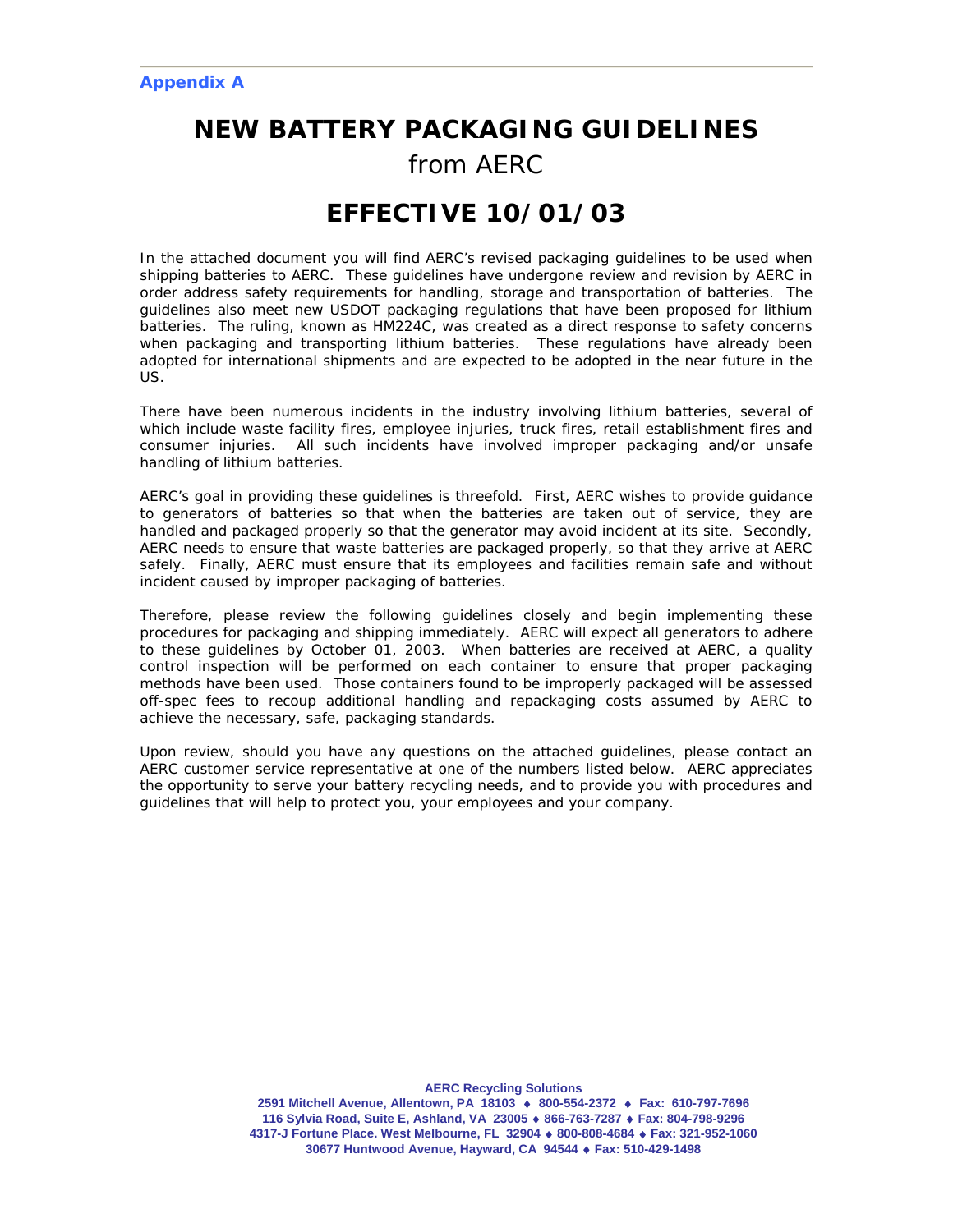# **SHIPPING AND PACKAGING GUIDELINES FOR CATEGORY 1 LEAD ACID AND SEALED LEAD ACID BATTERIES**

## **General Packaging Guidelines**

- **Do Not mix lead acid batteries with any other type of battery or material as dangerous hydrogen gases may evolve causing explosion or fire.**
- **Do Not use metal drums to pack lead acid batteries. Metal drums will not be accepted.**
- **Containers larger than 5-gallons in size must be secured to pallets for shipping.**
- **It is strongly recommended that containers of different category wet cell batteries be segregated on separate shipping pallets to minimize potential for reaction in the event of a spill / leak during transportation.**
- **All batteries must be kept DRY. However, do not package batteries with vermiculite, desiccant, or other packaging material.**
- **Package batteries to protect against short circuits and to withstand the shocks normally incident to transportation. This can be completed by taping all terminals or contacts with electrical tape or contact covers.**
- **Leaking batteries must be packaged separately and shipped as a hazardous waste. All free liquid must be separated from the battery casing and containerized. Under no circumstances may free liquid be shipped in the same container as the battery casing! A separate recycling profile must be completed for leaking batteries and battery "free liquid". Contact AERC sales for more information.**
- **All batteries must be segregated by DOT compatibility and packaged in accordance with USDOT regulations.**
- **Not adhering to these packaging guidelines will result in a \$500 minimum offspec fee per occurrence, plus \$50 /man-hour labor charge thereafter.**
- **Drums must have bungs in lids. Vented pressure relief bungs are required for 15, 30 and 55-gallon containers to minimize pressure buildup. Contact your AERC sales department for information on how to obtain these bungs.**
- **Due to safety and handling concerns, in-process off-spec batteries will not be returned to the generator if AERC is capable of handling the material. Off-spec fees will still be applied.**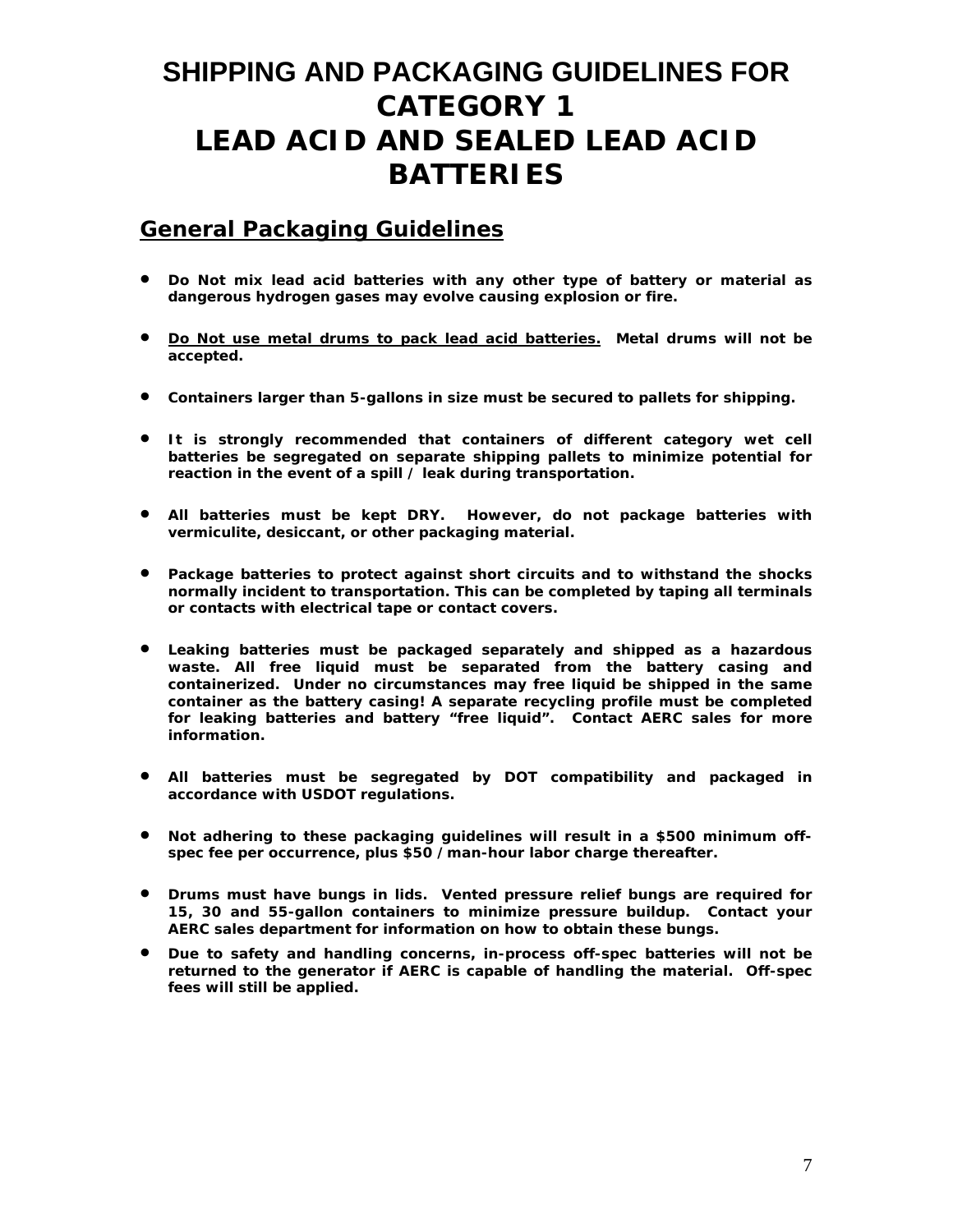## **Packaging Small, Non-leaking Wet-Cell (less than 3"x5"x6") and Dry-Cell (sealed) Lead Acid Batteries (any size)**

- **Package small (less than 3"x5"x6" in dimension), non-leaking lead acid batteries in one of the following USDOT containers at the Packing Group III performance level:**
- 1. **1H2 Plastic, removable head drum; or,**
- 2. **1G2 Fiberboard drum with poly liner (4 mil thickness); or,**
- 3. **CF Fiber box with poly liner (4mil thickness).**

## **Packaging Large, Non-leaking Wet-Cell Lead Acid Batteries (greater than 3"x5"x6")**

- **Large, non-leaking lead acid batteries (greater than 3"x5"x6") must be packaged using one of the following methods:** 
	- **Place batteries securely on a wooden pallet. Place a piece of electrical tape over each terminal to avoid terminal contact. Use shrink-wrap or nylon strapping to secure batteries to the pallet. DO NOT USE METAL STRAPPING TO SECURE BATTERIES TO THE PALLET. Batteries may be double stacked on pallets, but pallet height may not exceed 2 times the height of the battery.**
	- **Individual, large lead acid batteries may be packaged one battery per pallet, poly 5-gallon pail or fiberboard box. Terminals must be taped as above to avoid contact.**

## *Packaging Leaking Lead Acid Batteries*

**Leaking, lead acid batteries must be packaged as follows:** 

- **Separate all free liquid from battery casing. This liquid should be placed in a poly 1H1 drum or other DOT container compatible with the battery liquid. Profile this solution separately using an AERC Recycling Profile.**
- **Place the battery carcasses in a poly drum liner (4 mil thickness) and place in a poly 1H2 (removable head) drum. Once again, leaking batteries must be profiled separately from non-leaking batteries for special handling considerations.**
- **Do not pack battery carcasses with vermiculite, desiccant or packaging material.**
- **Leaking batteries must be labeled and shipped as a hazardous waste.**

- **Attach the appropriate Hazard Class 8 or 9 label to the outer container**. **Attach a master packing slip indicating description and size of all batteries on each pallet, or use an individual packing slip indicating description, total count and weight for each individual container.**
- **If shipping via a Bill of Lading, attach a Universal Waste Label to the container.**
- **If shipping via a Hazardous Waste Manifest, attach a Hazardous Waste Label to the container.**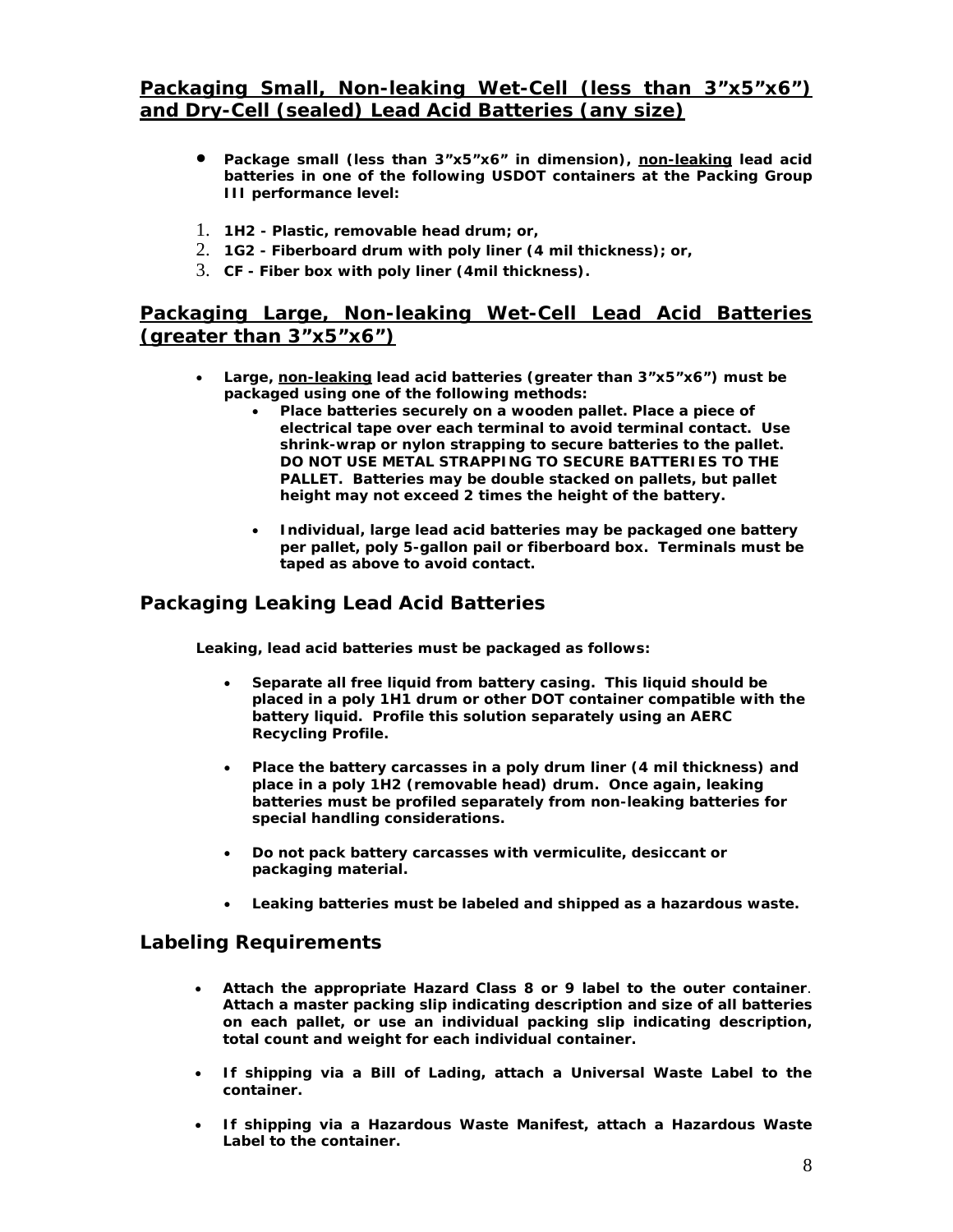# **SHIPPING AND PACKAGING GUIDELINES FOR CATEGORY 2 ALKALINE OR NICKEL-CADMIUM BATTERIES, ZINC AIR, CARBON ZINC (NON-MERCURY), NICKEL IRON, AND NICKEL METAL HYDRIDE BATTERIES**

### **General Packaging Guidelines:**

- **Do Not mix category two batteries with any other type of battery to ensure that only batteries that are chemically compatible are packaged together.**
- **Containers larger than 5-gallons in size must be secured to pallets for shipping.**
- **It is strongly recommended that containers of different category wet cell batteries be segregated on separate shipping pallets to minimize potential for reaction in the event of a spill / leak during transportation.**
- **All batteries must be kept DRY. However, do not package batteries with vermiculite, desiccant, or other packaging material.**
- **Package batteries to protect against short circuits and to withstand the shocks normally incident to transportation. This can be completed by taping all terminals or contacts with electrical tape or contact covers.**
- **Leaking batteries must be packaged separately and shipped as a hazardous waste. All free liquid must be separated from the battery casing and containerized. Under no circumstances may free liquid be shipped in the same container as the battery casing! A separate recycling profile must be completed for leaking batteries and battery "free liquid". Contact AERC sales for more information.**
- **All batteries must be segregated by DOT compatibility and packaged in accordance with USDOT regulations.**
- **Not adhering to these packaging guidelines will result in a \$500 minimum offspec fee per occurrence, plus \$50/man-hour labor charge thereafter.**
- **Drums must have bungs in lids. Vented pressure relief bungs are required for 15, 30 and 55-gallon containers to minimize pressure buildup. Contact your AERC sales department for information on how to obtain these bungs.**
- **Due to safety and handling concerns, in-process off-spec batteries will not be returned to the generator if AERC is capable of handling the material. Off-spec fees will still be applied.**

## **Packaging Dry-Cell, Non-leaking Category 2 Batteries**

- **All batteries must be segregated (leaking from non-leaking) and packaged in accordance with USDOT regulations.**
- **Package non-leaking batteries in one of the following USDOT containers at the Packing Group III performance level:** 
	- **1. 1A2- Steel, removable head drum with a minimum 4 mm thickness plastic drum liner;**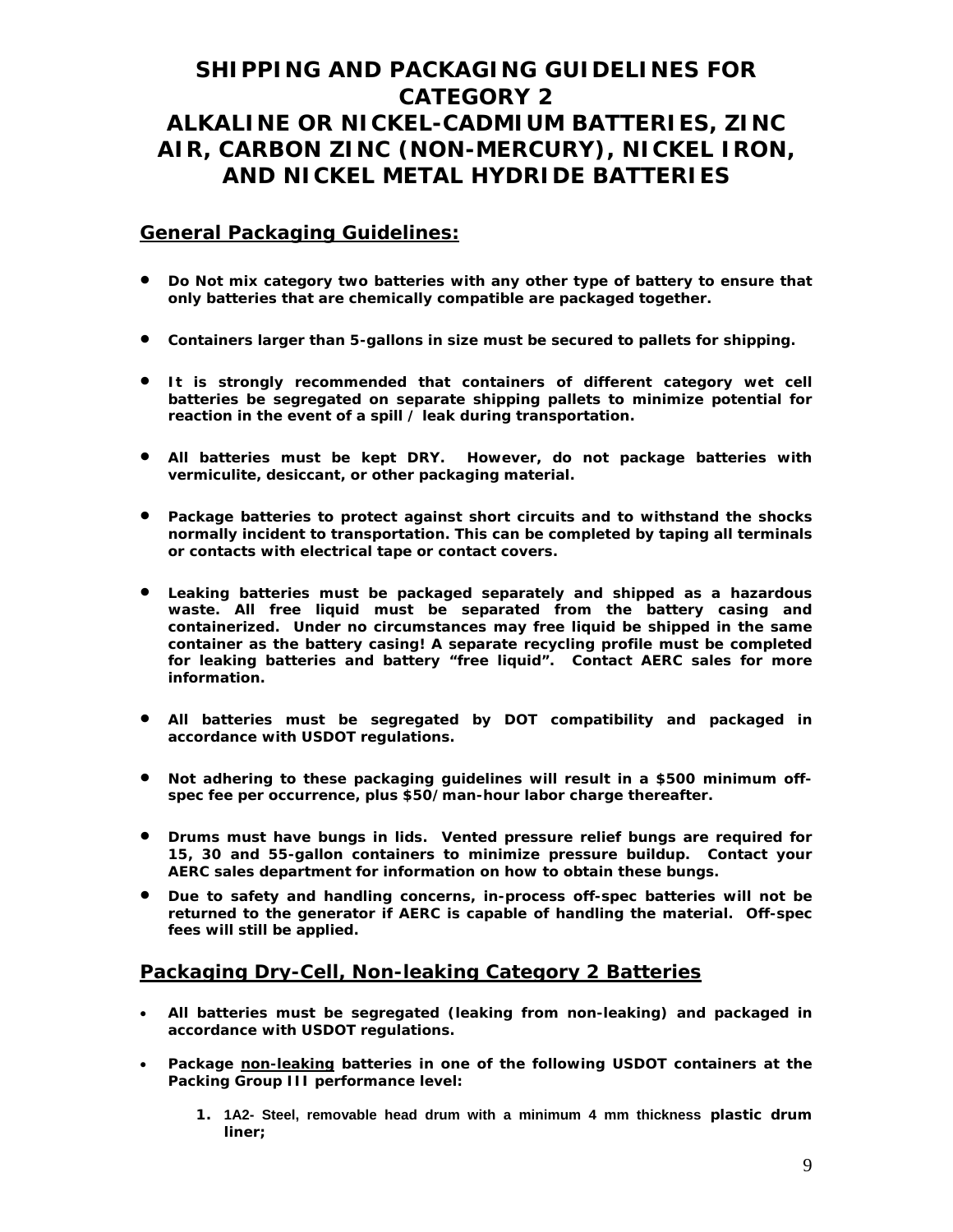- **2. 1H2- Plastic, removable head container; or,**
- **3. 1G2- Fiberboard drum.**
- **Place each battery in individual plastic bags;** *OR,*  **Use original packaging in which the batteries were received;** *OR,* **Place a piece of electrical (insulation) tape over each terminal to avoid terminal contact.**

## **Packaging Non-leaking Wet-Cell NiCd Batteries and Wet-Cell Alkaline Batteries**

- **Large, non-leaking wet NiCd batteries (greater than 3"x5"x6") must be packaged using one of the following methods:** 
	- **Place batteries securely on a wooden pallet. Place a piece of electrical tape over each terminal to avoid terminal contact. Use shrink-wrap or nylon strapping to secure batteries to the pallet. DO NOT USE METAL STRAPPING TO SECURE BATTERIES TO THE PALLET. Batteries may be double stacked on pallets, but pallet height may not exceed 1/1/2 times the width of the pallet.**
	- **Individual, large Category 2 batteries may be packaged one battery per pallet, poly 5-gallon pail or fiberboard box. Terminals must be taped as above to avoid contact.**

#### *Packaging Leaking Category 2 Batteries*

- **Separate all free liquid from battery casing. This liquid should be placed in a poly 1H1 drum or other DOT container compatible with the battery liquid. Profile this solution separately using an AERC Recycling Profile.**
- **Place the battery carcasses in a poly drum liner (4 mil thickness) and place in a poly 1H2 (removable head) drum. Once again, leaking batteries must be profiled separately from non-leaking batteries for special handling considerations.**
- **Do not pack battery carcasses with vermiculite, desiccant or packaging material.**
- **Leaking batteries must be labeled and shipped as a hazardous waste.**

- **Attach the appropriate Hazard Class 8 label to the outer container.**
- **Attach a master packing slip indicating description and size of all batteries on each pallet, or use an individual packing slip indicating description, total count and weight for each individual container.**
- **If shipping via a Bill of Lading, attach a Universal Waste Label to the container.**
- **If shipping via a Hazardous Waste Manifest, attach a Hazardous Waste Label to the container.**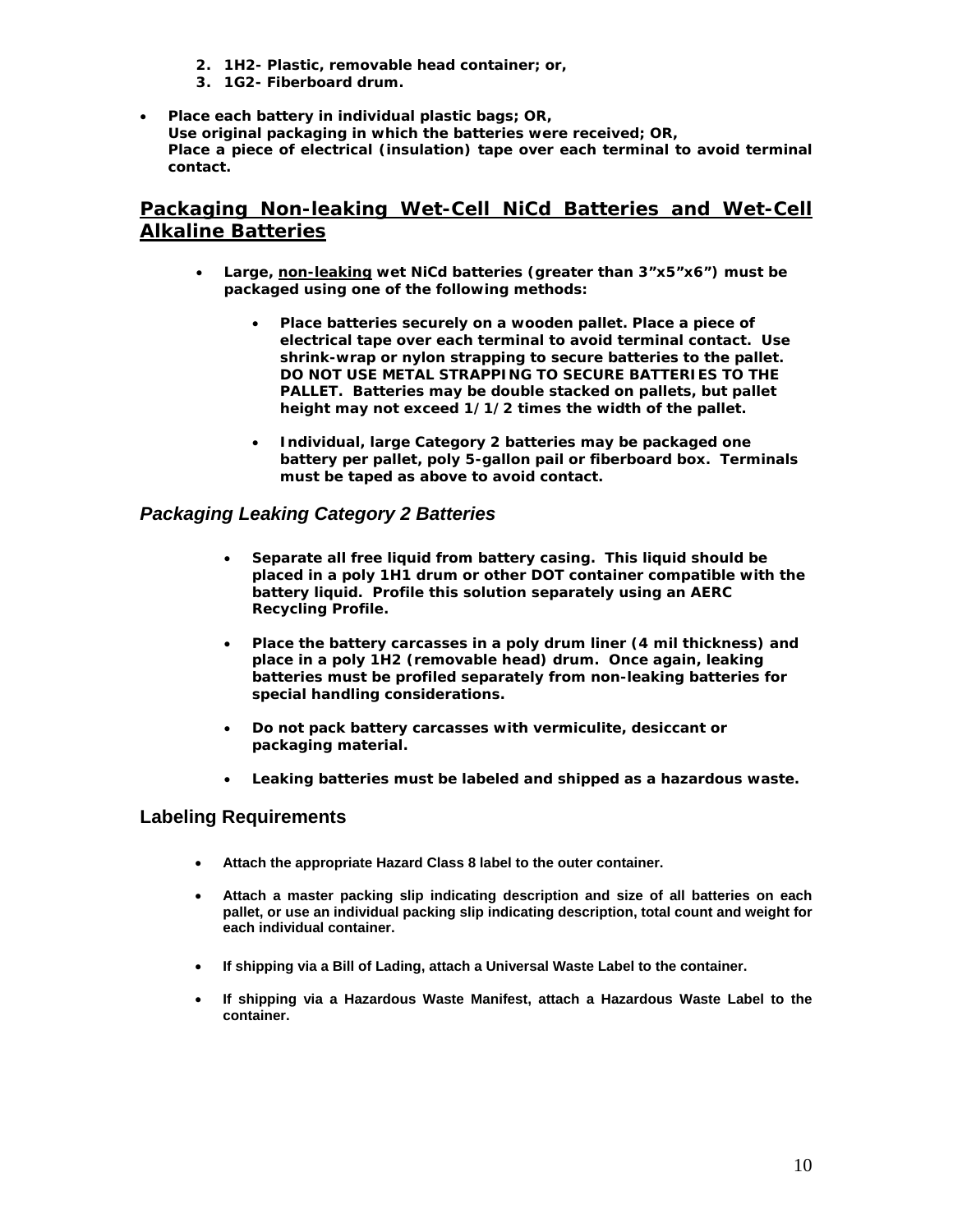## **SHIPPING AND PACKAGING GUIDELINES FOR CATEGORY 3 MERCURY, MERCURIC OXIDE, CARBON ZINC (WITH MERCURY), ATON, AND BUTTON CELL SILVER OXIDE BATTERIES**

## **General Packaging Guidelines**

- **Do Not mix Category 3 batteries with any other type of battery to ensure chemical and USDOT compatibility.**
- **Containers larger than 5-gallons in size must be secured to pallets for shipping.**
- **All batteries must be kept DRY. However, do not package batteries with vermiculite, desiccant, or other packaging material.**
- **Package batteries to protect against short circuits and to withstand the shocks normally incident to transportation. This can be completed by taping all terminals or contacts with electrical tape or contact covers.**
- **Leaking batteries must be packaged separately and shipped as a hazardous waste. All free liquid must be separated from the battery casing and containerized. Under no circumstances may free liquid be shipped in the same container as the battery casing! A separate recycling profile must be completed for leaking batteries and battery "free liquid". Contact AERC sales for more information.**
- **All batteries must be segregated by DOT compatibility and packaged in accordance with USDOT regulations.**
- **Not adhering to these packaging guidelines will result in a \$500 off-spec fee per occurrence, plus \$50 /man-hour labor charge thereafter.**
- **Drums must have bungs in lids. Vented pressure relief bungs are required for 15, 30 and 55 gallon containers to minimize pressure buildup. Contact your AERC sales department for information on how to obtain these bungs.**
- **Due to safety and handling concerns, in-process off-spec batteries will not be returned to the generator if AERC is capable of handling the material. Off-spec fees will still be applied.**

## **Packaging Non-leaking Category 3 Batteries:**

- **All batteries must be segregated (leaking from non-leaking) and packaged in**  accordance with USDOT regulations. Package non-leaking batteries in one of the **following USDOT containers at the Packing Group III performance level:** 
	- 1. **1A2 Steel, removable head drum with a minimum 4 mm thickness plastic drum liner;**
	- 2. **1H2 Plastic, removable head drum; or,**
	- 3. **1G2 Fiberboard drum.**
- **Place each battery in individual plastic bags;** *OR,* **Use original packaging in which the batteries were received;** *OR,* **Place a piece of electrical (insulation) tape over each terminal to avoid terminal contact.**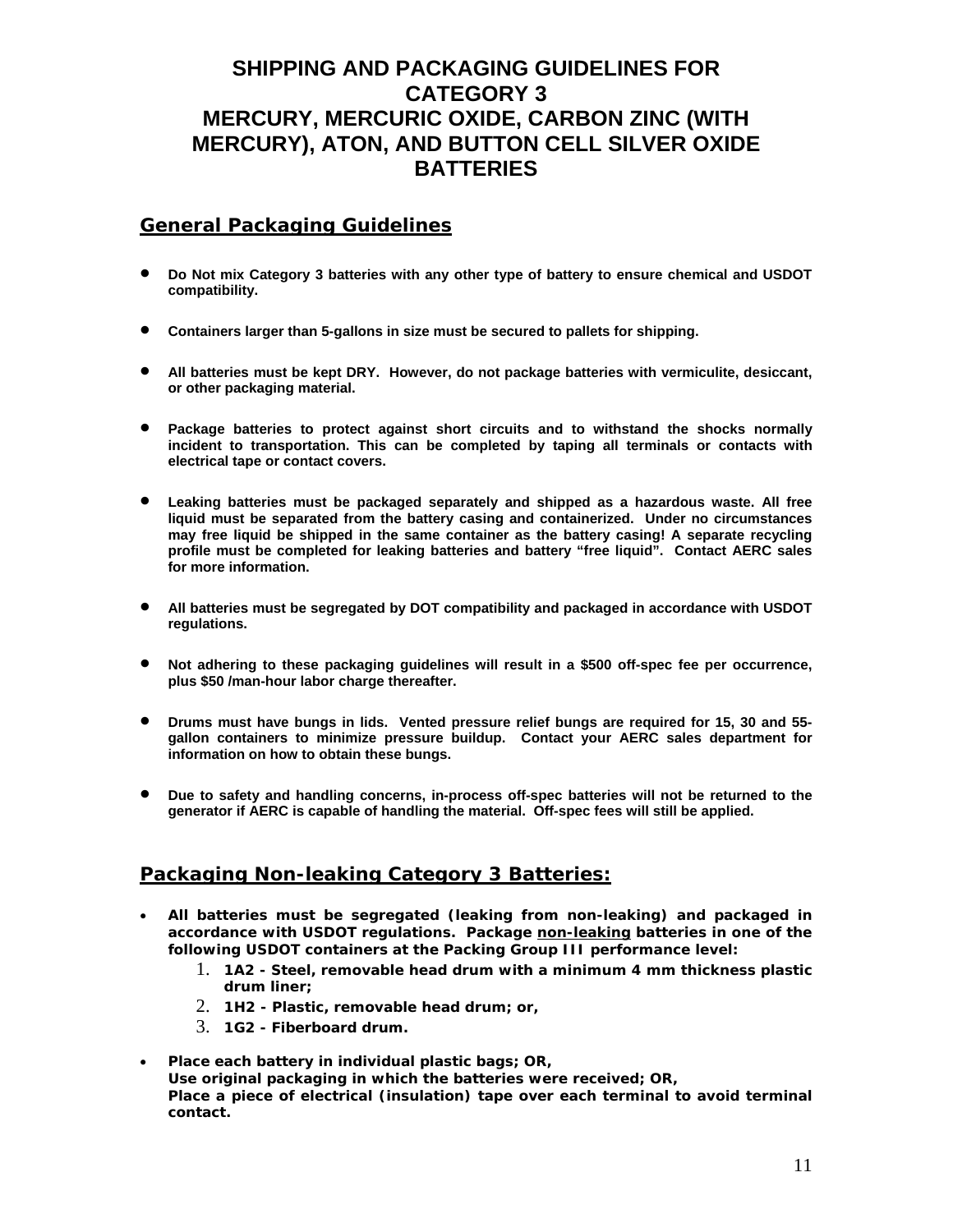## *Packaging Leaking Category 3 Batteries*

- **Leaking, Category 3 batteries must be packaged as follows:** 
	- **Separate all free liquid from battery casing. This liquid should be placed in a poly 1H1 drum or other DOT container compatible with the battery liquid. Profile this solution separately using an AERC Recycling Profile.**
	- **Place the battery carcasses in a poly drum liner (4 mil thickness) and place in a poly 1H2 (removable head) drum. Once again, leaking batteries must be profiled separately from non-leaking batteries for special handling considerations.**
	- **Do not pack battery carcasses with vermiculite, desiccant or packaging material.**
	- **Leaking batteries must be labeled and shipped as a hazardous waste.**

- **Attach the appropriate Hazard Class 8 label to the outer container.**
- **Attach a master packing slip indicating description and size of all batteries on each pallet, or use an individual packing slip indicating description, total count and weight for each individual container.**
- **If shipping via a Bill of Lading, attach a Universal Waste Label to the container. If shipping via a Hazardous Waste Manifest, attach a Hazardous Waste Label to the container.**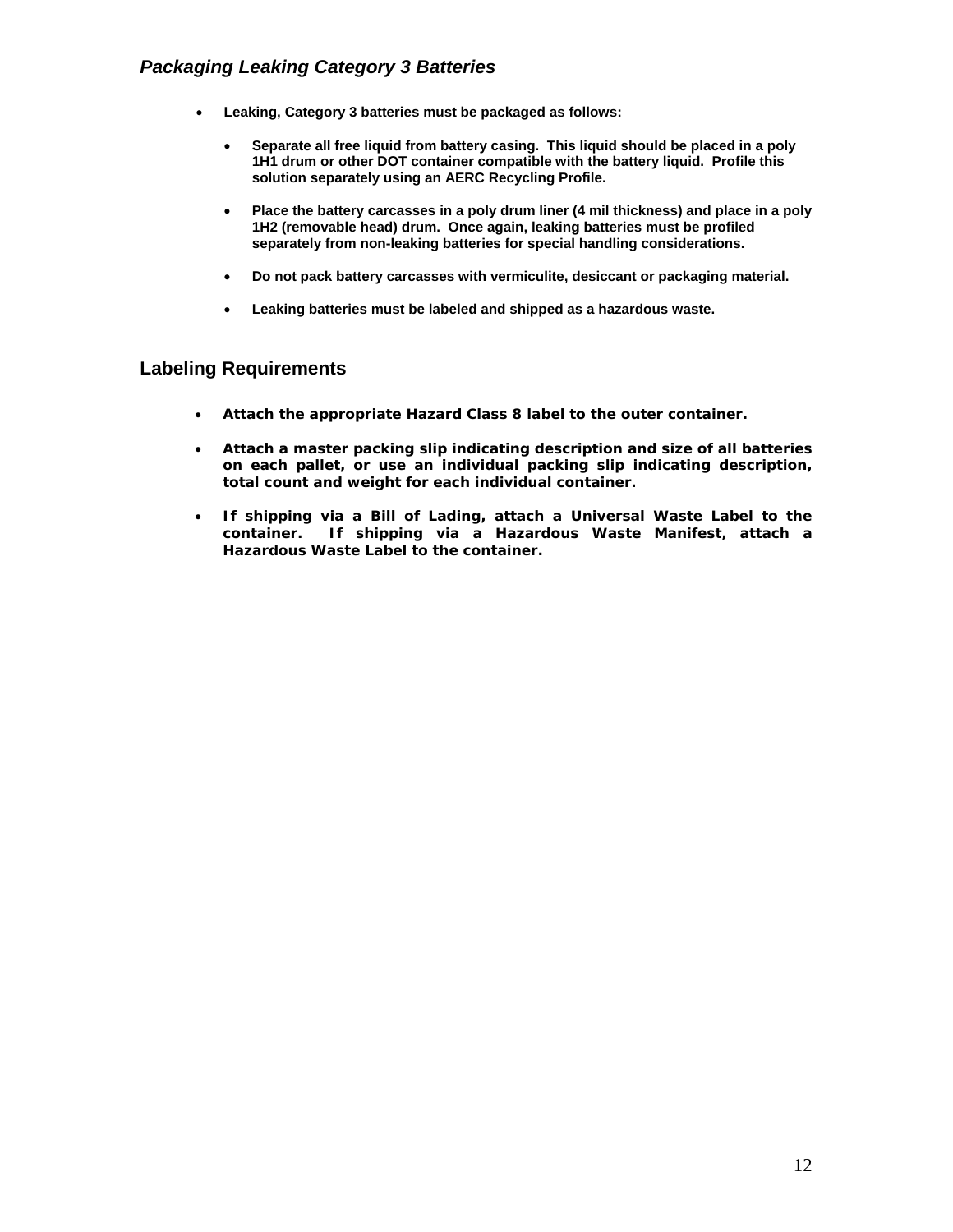# **SHIPPING AND PACKAGING GUIDELINES FOR CATEGORY 4 LITHIUM, LITHIUM ION AND MAGNESIUM BATTERIES**

**THESE GUIDELINES ARE WRITTEN TO TAKE INTO ACCOUNT NEW U.S. DOT REGULATIONS, WHICH GO INTO EFFECT FOR LITHIUM BATTERIES IN 2004. AERC HAS ADOPTED THESE GUIDELINES TO ENSURE NOT ONLY DOT PACKAGING COMPLIANCE BUT ALSO TO ENSURE THAT LITHIUM BATTERIES ARE HANDLED AND PACKAGED SAFELY FROM THE POINT OF GENERATION THROUGH RECEIPT AT AERC.**

## **General Packaging Guidelines**

- **Do Not mix Category 4 batteries with any other type of battery to ensure chemical and USDOT compatibility. Mixing this category with others could cause explosion or fire.**
- **Containers are limited to 5-gallons maximum in size (66 lb gross weight per container).**
- **Since Lithium is a water-reactive metal, all batteries must be kept dry.**
- **Package batteries to protect against short circuits and to withstand the shocks normally incident to transportation. This can be completed by taping all terminals or contacts with electrical tape or contact covers. Failure to protect terminals will lead to a fire or explosion during storage and/or transportation!**
- **Batteries must be cushioned from contact with other batteries by layering with vermiculite, speedi-dry or kitty litter. Failure to properly cushion could lead to a direct short, fire or explosion during storage and/or transportation!**
- **Leaking batteries must be packaged separately and shipped as a hazardous waste. All free liquid must be separated from the battery casing and containerized. Under no circumstances may free liquid be shipped in the same container as the battery casing! A separate recycling profile must be completed for leaking batteries and battery "free liquid". Contact AERC sales for more information.**
- **All batteries must be segregated by DOT compatibility and packaged in accordance with USDOT regulations.**
- **Not adhering to these packaging guidelines will result in a \$500 off-spec fee per occurrence, plus \$50 /man-hour labor charge thereafter.**
- **Due to safety and handling concerns, in-process off-spec batteries will not be returned to the generator if AERC is capable of handling the material. Off-spec fees will still be applied.**

## **Packaging Non-leaking Category 4 Batteries:**

• **All batteries must be segregated (leaking from non-leaking) and packaged in accordance with USDOT regulations.**